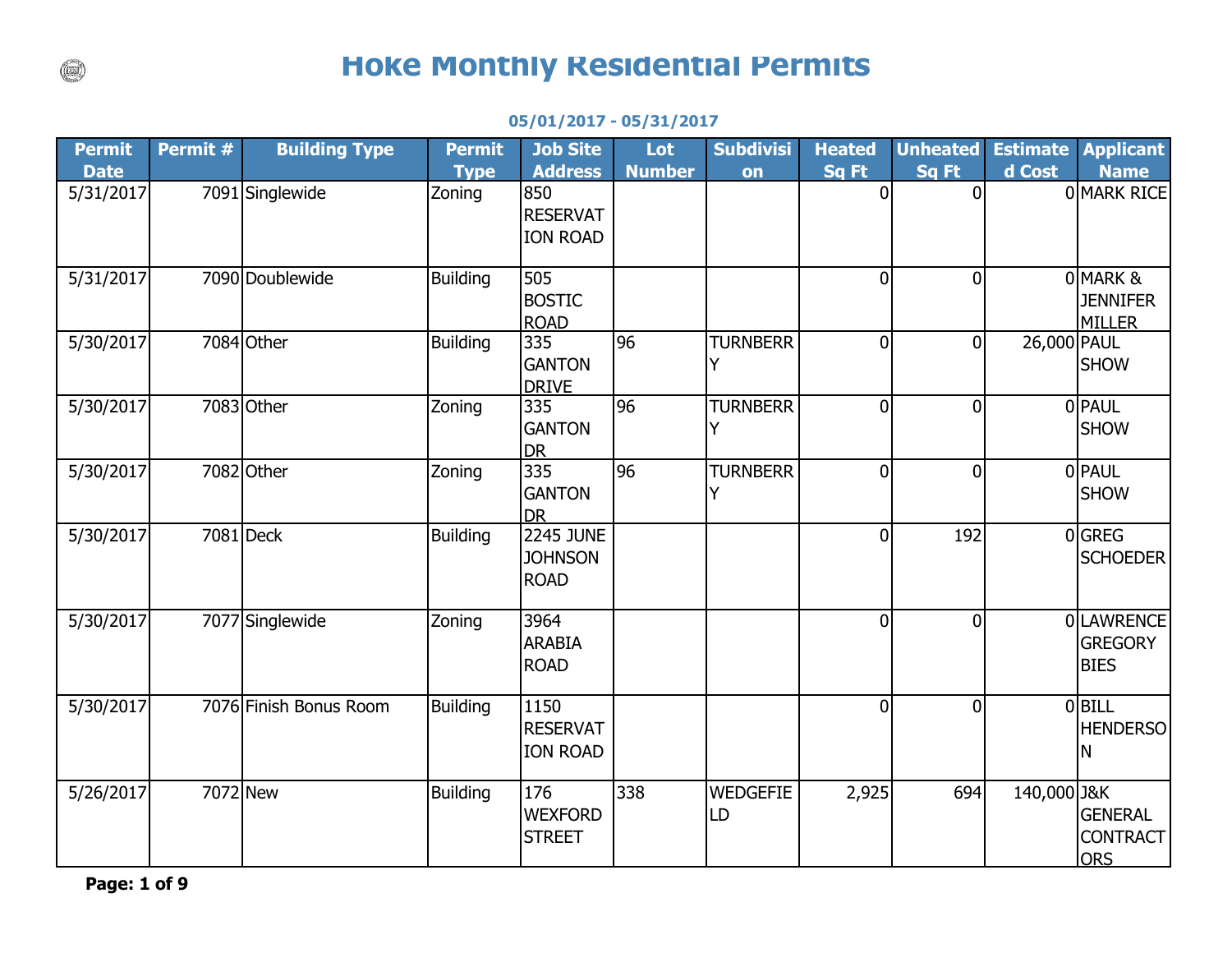| 5/26/2017 | 7071 New                | Zoning          | 176<br><b>WEXFORD</b><br><b>ST</b>                                    | 338            | <b>WEDGEFIE</b><br>LD              | $\overline{0}$ | $\overline{0}$ |               | $0$ J&K<br><b>GENERAL</b><br><b>CONTRACT</b><br><b>ORS</b>                            |
|-----------|-------------------------|-----------------|-----------------------------------------------------------------------|----------------|------------------------------------|----------------|----------------|---------------|---------------------------------------------------------------------------------------|
| 5/26/2017 | 7069 New                | <b>Building</b> | 131<br><b>LEGENDS</b><br><b>DRIVE</b>                                 | $\overline{2}$ | <b>THE</b><br><b>LEGENDS</b>       | 2,106          | 491            | 127,500 TRACE | HOMES,<br><b>INC</b>                                                                  |
| 5/26/2017 | 7068 Accessory Building | Zoning          | 689<br><b>WEDGEFIE</b><br>LD DR                                       | 180            | <b>WEDGEFIE</b><br>LD              | $\Omega$       | $\overline{0}$ |               | 0 IRVIN<br><b>CORBETT</b>                                                             |
| 5/26/2017 | 7067 New                | Building        | $\overline{172}$<br><b>BLESSED</b><br><b>ST</b>                       |                |                                    | 2,240          | 753            |               | 208,530 CHARLIE<br><b>FAGAN</b>                                                       |
| 5/25/2017 | 7063 New                | <b>Building</b> | 150<br>TRANQUIL<br><b>LTY DRIVE</b>                                   | $\overline{4}$ | <b>WHISPERI</b><br><b>NG WINDS</b> | 3,504          | 1,034          |               | 240,000 LUMBEE<br><b>QUALITY</b><br><b>BUILDERS</b><br><b>INCORPOR</b><br><b>ATED</b> |
| 5/25/2017 | 7061 Doublewide         | <b>Building</b> | 1605<br><b>SOUTH</b><br><b>PARKER</b><br><b>CHURCH</b><br><b>ROAD</b> | $\mathbf{1}$   |                                    | $\overline{0}$ | $\overline{0}$ |               | 0STEVE<br><b>WYSOCKI</b>                                                              |
| 5/24/2017 | 7057 Other              | Complaint       | 311<br><b>WOODBER</b><br><b>RY STREET</b>                             | $\overline{3}$ | <b>WOODBER</b><br><b>RY</b>        | $\overline{0}$ | $\overline{0}$ |               | 0SERENITY<br><b>THERAPUT</b><br>IC<br><b>SERVICE</b>                                  |
| 5/24/2017 | $\overline{7052}$ Fence | Zoning          | 117<br><b>RIDGEVIE</b><br>W DR                                        | $\overline{1}$ | <b>RIDGEVIE</b><br>W               | $\overline{0}$ | $\mathbf 0$    |               | 0 EUGENIO<br><b>ALBINO</b>                                                            |
| 5/23/2017 | 7044 New                | <b>Building</b> | <b>142 ENO</b><br><b>COURT</b>                                        | 229            | <b>RIVERBRO</b><br><b>OKE</b>      | 1,600          | 518            |               | 95,940 CAVINESS<br><b>LAND</b><br><b>DEVELOPM</b><br><b>ENT</b>                       |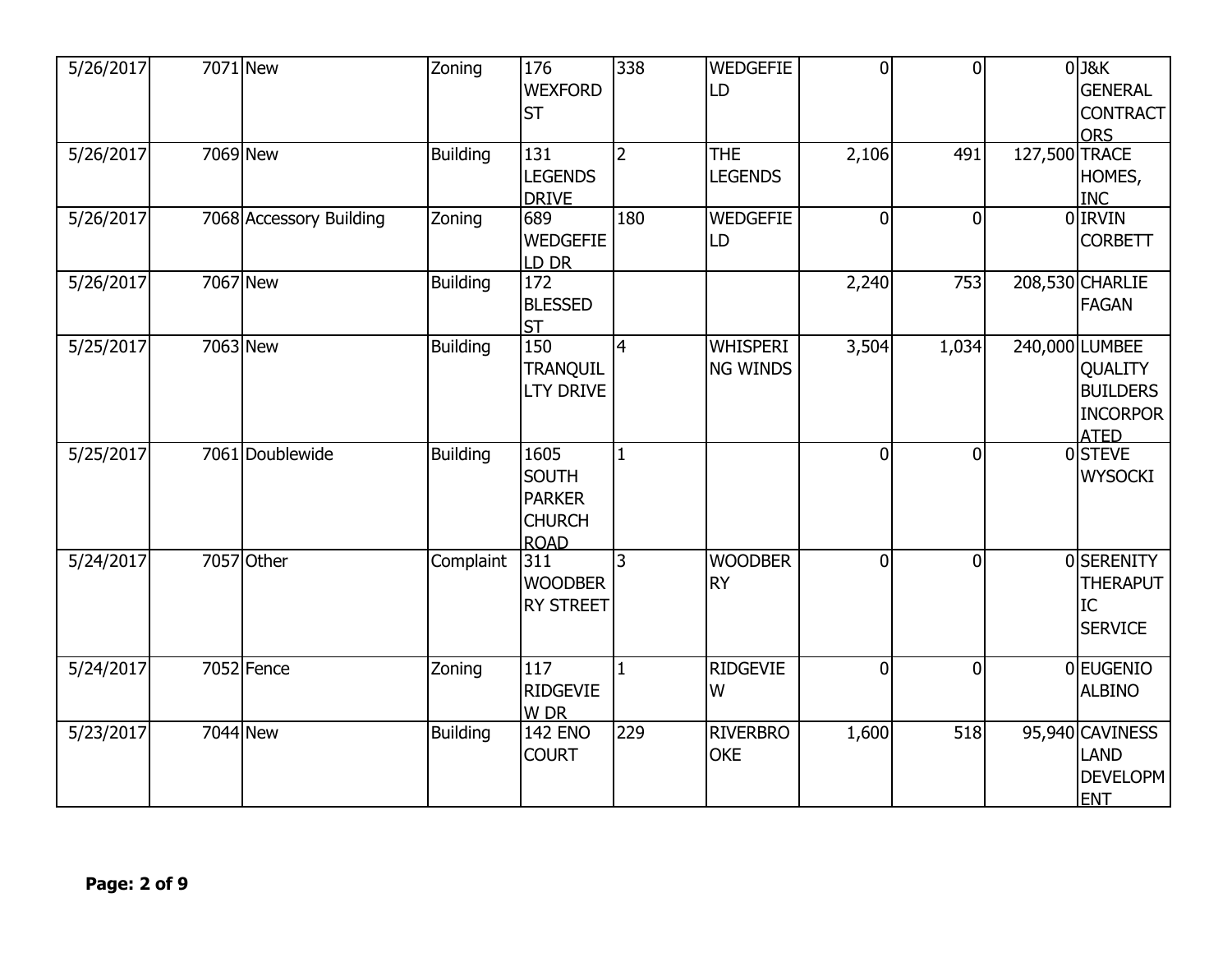| 5/23/2017 | 7043 New         | Zoning          | <b>142 ENO</b><br><b>COURT</b>                                       | 229 | <b>RIVERBRO</b><br><b>OKE</b> | $\overline{0}$ | $\overline{0}$ | 0 CAVINESS<br><b>LAND</b><br><b>DEVELOPM</b><br><b>ENT</b>       |
|-----------|------------------|-----------------|----------------------------------------------------------------------|-----|-------------------------------|----------------|----------------|------------------------------------------------------------------|
| 5/23/2017 | 7042 Singlewide  | <b>Building</b> | <b>2453 HALL</b><br><b>ROAD</b>                                      |     |                               | $\overline{0}$ | $\overline{0}$ | 0 PRIMARY<br><b>POULTRY</b>                                      |
| 5/23/2017 | 7040 New         | <b>Building</b> | <b>140 ENO</b><br><b>COURT</b>                                       | 228 | <b>RIVERBRO</b><br><b>OKE</b> | 1,962          | 683            | 112,140 CAVINESS<br><b>LAND</b><br><b>DEVELOPM</b><br><b>ENT</b> |
| 5/23/2017 | 7039 New         | Zoning          | <b>140 ENO</b><br><b>COURT</b>                                       | 228 | <b>RIVERBRO</b><br><b>OKE</b> | $\overline{0}$ | $\mathbf 0$    | 0 CAVINESS<br><b>LAND</b><br><b>DEVELOPM</b><br><b>ENT</b>       |
| 5/23/2017 | 7038 Fence       | Zoning          | 200<br><b>BRIDGEHA</b><br><b>VEN DRIVE</b>                           | 229 | <b>TURNBERR</b><br>Y          | $\overline{0}$ | $\mathbf 0$    | 0 LMS &<br>SONS<br>HOMES,<br><b>INC</b>                          |
| 5/23/2017 | 7037 Fence       |                 | 285<br><b>WEXFORD</b><br><b>STREET</b>                               | 289 | <b>WEDGEFIE</b><br>LD II A    | $\overline{0}$ | $\overline{0}$ | OLMS&<br>SONS<br>HOMES,<br><b>INC</b>                            |
| 5/22/2017 | 7036 Addition    | <b>Building</b> | 277<br><b>BETTYS</b><br><b>TRAIL</b>                                 |     |                               | 256            | 32             | 5,000 ANTHONY<br><b>&amp; PAIGE</b><br><b>MORTON</b>             |
| 5/22/2017 | 7034 New         | Zoning          | 277<br><b>BETTYS</b><br><b>TRAIL</b>                                 |     |                               | $\overline{0}$ | $\Omega$       | 0 ANTHONY<br>& PAIGE<br><b>MORTON</b>                            |
| 5/22/2017 | 7033 Renovations | <b>Building</b> | 541<br><b>NORTH</b><br><b>PARKER</b><br><b>CHURCH</b><br><b>ROAD</b> |     |                               | $\mathbf 0$    | $\overline{0}$ | 18,000 PHILLIP<br><b>PANCAKE</b>                                 |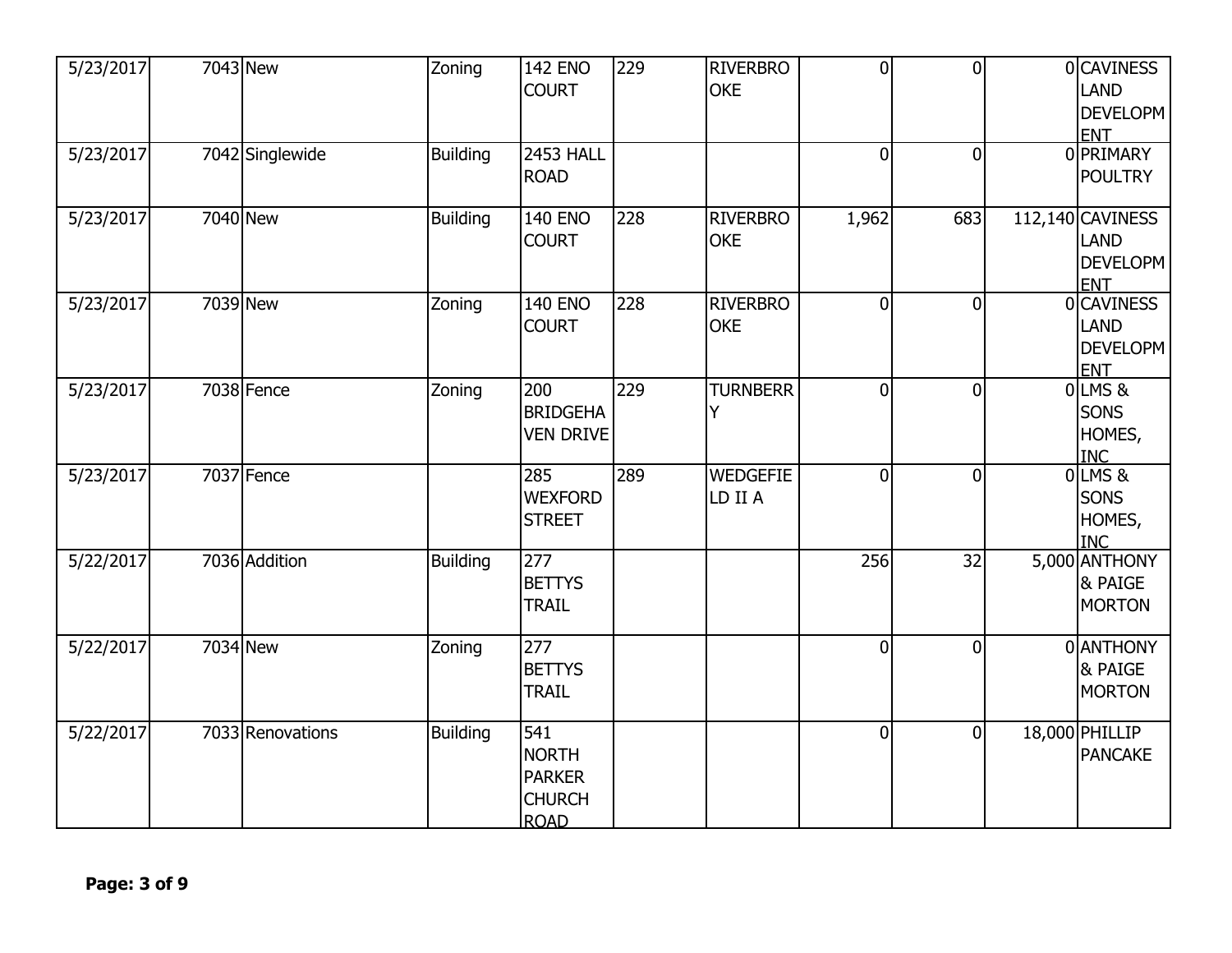| 5/22/2017 | 7031 Carport      | <b>Building</b> | 131<br><b>WINDSOR</b><br><b>LANE</b>                     | $\overline{88}$ | <b>COUNTRY</b><br><b>WALK</b>      | $\overline{0}$ | 600            |          | 4,000 CONNIE<br><b>DONNELLY</b>        |
|-----------|-------------------|-----------------|----------------------------------------------------------|-----------------|------------------------------------|----------------|----------------|----------|----------------------------------------|
| 5/19/2017 | 7030 Garage       | Zoning          | 131<br><b>WINDSOR</b><br><b>LANE</b>                     | 88              | <b>COUNTRY</b><br><b>WALK</b>      | $\overline{0}$ | $\overline{0}$ |          | 0 CONNIE<br><b>DONNELLY</b>            |
| 5/18/2017 | 7029 Other        | Zoning          | 1689<br><b>ARABIA</b><br><b>ROAD</b>                     |                 |                                    | $\overline{0}$ | $\overline{0}$ |          | 0 KIMBERLY<br><b>RULLI</b>             |
| 5/18/2017 | 7021 Deck         | <b>Building</b> | $\overline{121}$<br><b>DOLORES</b><br><b>COURT</b>       |                 | <b>NORTHWO</b><br><b>ODS</b>       | $\overline{0}$ | 120            |          | 3,000 TINA KING                        |
| 5/17/2017 | 7018 Garage       | Zoning          | 415<br><b>MURPH</b><br><b>MCLAUCHL</b><br><b>IN ROAD</b> | 11              | <b>MCLAUCHL</b><br><b>IN FARMS</b> | $\overline{0}$ | $\overline{0}$ |          | 0 TIMOTHY<br><b>MORRISEY</b>           |
| 5/15/2017 | 7014 Other        | Zoning          | 296<br><b>BOWERS</b><br><b>ROAD</b>                      | 15              | Seaford                            | $\overline{0}$ | $\overline{0}$ | $\Omega$ | <b>JEFFREY</b><br><b>BARNAK</b>        |
| 5/15/2017 | 7013 Doublewide   | <b>Building</b> | 10701<br><b>ABERDEEN</b><br><b>ROAD</b>                  |                 |                                    | $\overline{0}$ | $\overline{0}$ |          | 0 MARK<br><b>TODD</b><br><b>DALTON</b> |
| 5/15/2017 | 7012 Garage       | Building        | 2196 JOHN<br><b>RUSSELL</b><br><b>ROAD</b>               |                 |                                    | $\overline{0}$ | 420            |          | 3,700 RICHARD<br><b>JOHNSON</b>        |
| 5/15/2017 | 7011 Garage       | Zoning          | 2196 JOHN<br><b>RUSSELL</b><br><b>ROAD</b>               |                 |                                    | $\mathbf{0}$   | $\overline{0}$ |          | 0RICHARD<br><b>JOHNSON</b>             |
| 5/15/2017 | 7007 New          | Zoning          | 131<br><b>LEGENDS</b><br><b>DRIVE</b>                    | $\overline{2}$  | <b>THE</b><br><b>LEGENDS</b>       | $\overline{0}$ | $\overline{0}$ | ΩI       | <b>TRACE</b><br>HOMES,<br><b>INC</b>   |
| 5/12/2017 | 6997 storage/shed | Building        | 9995<br><b>ROCKFISH</b><br><b>ROAD</b>                   | 24              | <b>STONEWA</b><br>LL               | $\overline{0}$ | 738            |          | 3,123 ERNEST<br><b>BURKE</b>           |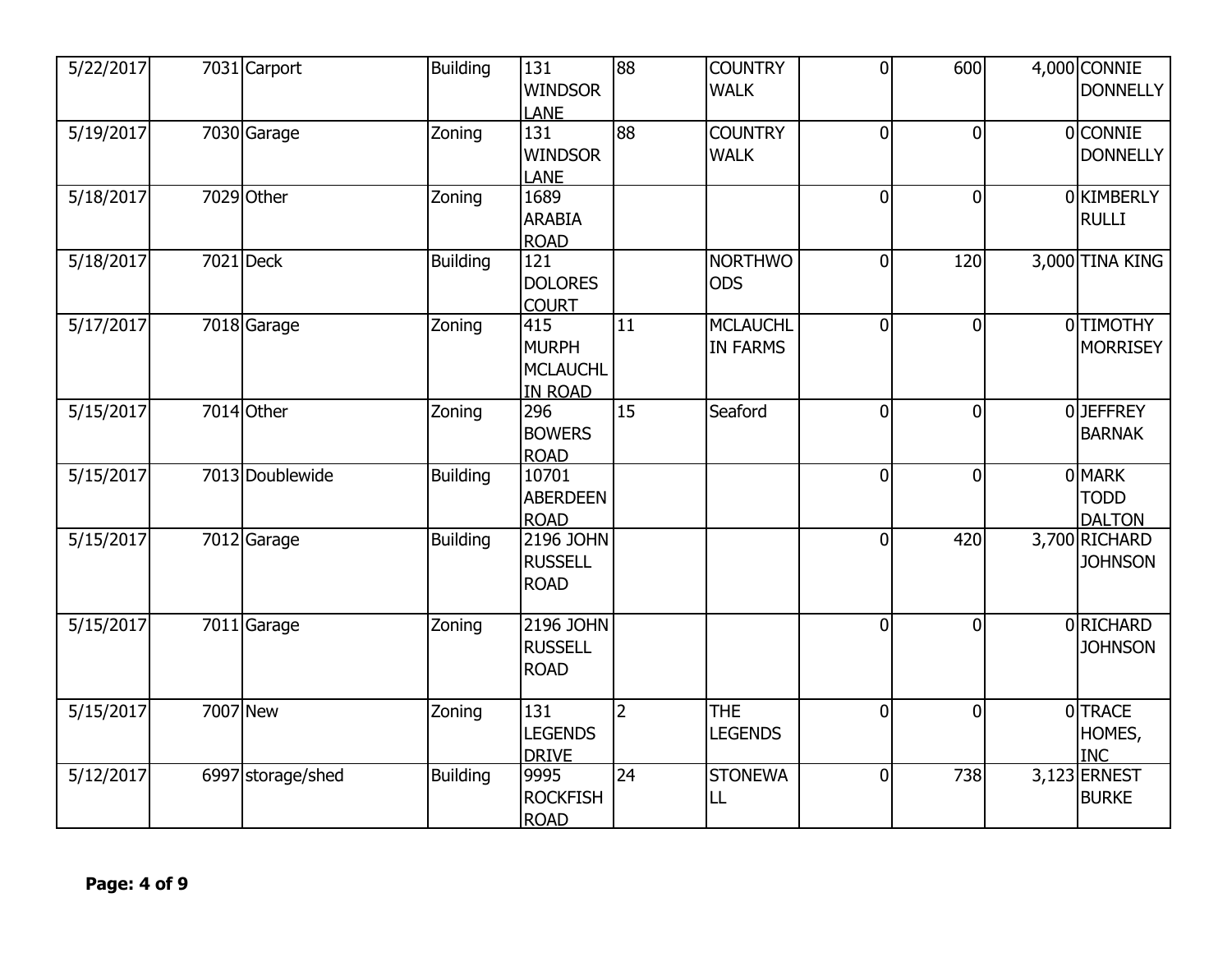| 5/12/2017            |          | 6995 Addition    | Building        | 310<br>EVERITT<br><b>ROAD</b>                       |     |                                              | 64             | $\overline{0}$ |                | 10,000 ROGER<br>PICKETT                                                                 |
|----------------------|----------|------------------|-----------------|-----------------------------------------------------|-----|----------------------------------------------|----------------|----------------|----------------|-----------------------------------------------------------------------------------------|
| 5/12/2017            |          | 6994 Addition    | Zoning          | $\overline{310}$<br><b>EVERITT</b><br><b>ROAD</b>   |     |                                              | $\overline{0}$ | 0              |                | 0ROGER<br><b>PICKETT</b>                                                                |
| $\frac{5}{11}{2017}$ |          | 6993 Renovations | <b>Building</b> | 235<br><b>BROWNST</b><br><b>ONE</b><br><b>DRIVE</b> |     | <b>BROWNST</b><br><b>ONE</b><br><b>FARMS</b> | 2,415          | 400            |                | 24,000 DAVID<br><b>RAMOS</b>                                                            |
| 5/11/2017            | 6988 New |                  | <b>Building</b> | 191<br><b>BUNKHOU</b><br><b>SE ROAD</b>             | 21A | <b>THE</b><br><b>MEADOWS</b>                 | 999            | 1,420          |                | 235,400 BOWNESS<br><b>CONSTRUC</b><br><b>TION</b><br><b>COMPANY</b>                     |
| 5/11/2017            |          | 6983 Renovations | <b>Building</b> | 119 PECAN<br><b>TRACE</b><br><b>ROAD</b>            |     | <b>PECAN</b><br><b>TRACE</b>                 | 261            | 261            |                | 42,184 THOMAS<br><b>KING</b>                                                            |
| 5/11/2017            | 6982 New |                  | Zoning          | 191<br><b>BUNKHOU</b><br><b>SE RD</b>               | 21A | The<br>Meadows<br>in the<br>Sandhills        | $\overline{0}$ | $\overline{0}$ |                | 0 MYRA<br><b>HOOKS</b>                                                                  |
| 5/11/2017            | 6981 New |                  | <b>Building</b> | 264<br><b>KODIAK</b><br><b>CIRCLE</b>               | 10  | <b>CLIFF</b><br><b>POINT</b>                 | 2,484          | 656            |                | 260,000 SOUTHEAS<br><b>TERN</b><br><b>CONSTRUC</b><br><b>TION OF</b><br><b>ROCKFISH</b> |
| 5/11/2017            | 6980 New |                  | <b>Building</b> | 287<br><b>JOHNSON</b><br><b>POND</b><br><b>ROAD</b> |     |                                              | 2,544          | 1,884          | 162,000 ORAL'S | <b>CONSTRUC</b><br>TION CO.                                                             |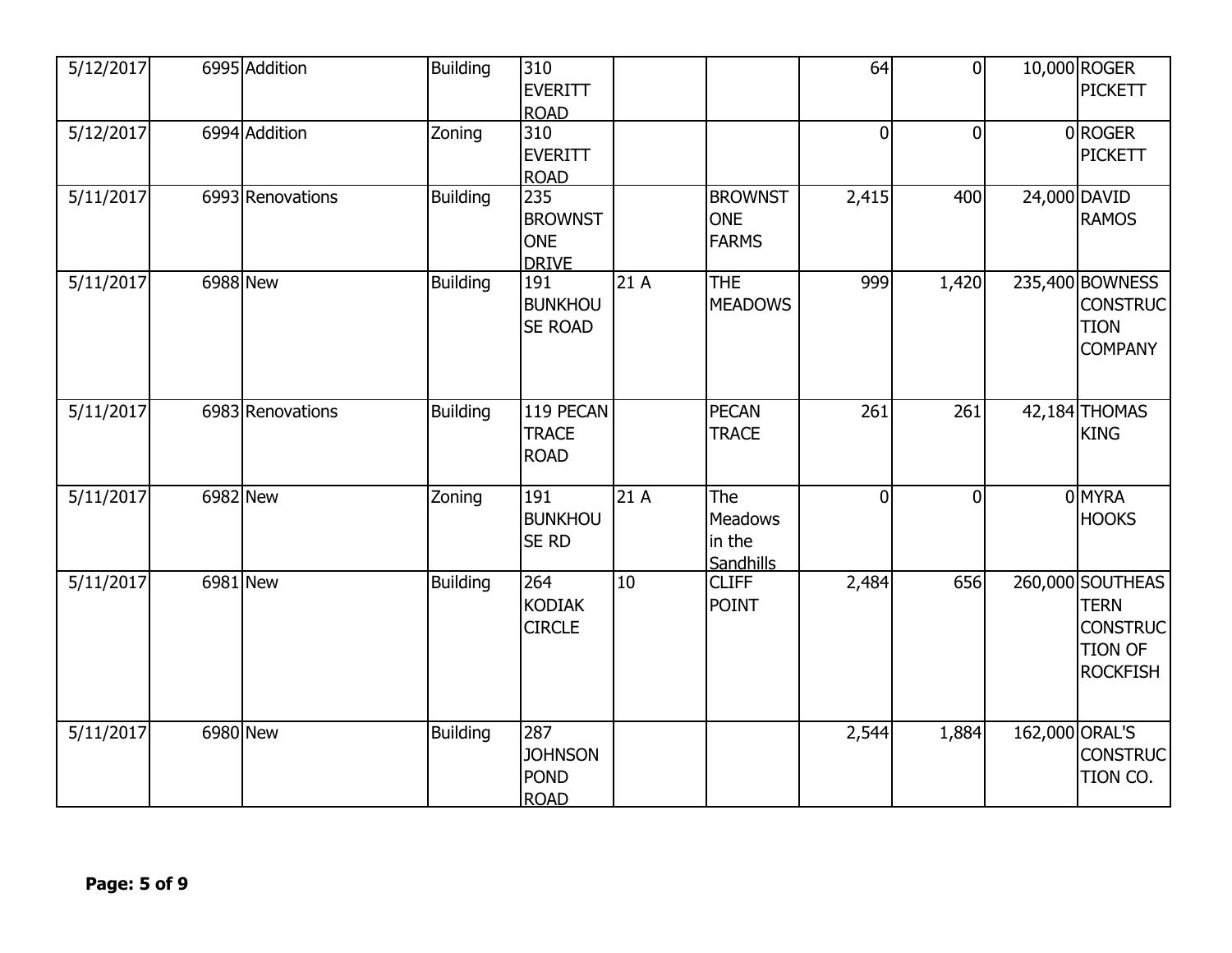| 5/10/2017 | 6978 Addition         | <b>Building</b> | 1749             |              |                 | $\overline{0}$ | 1,548          | 0 TONY           |
|-----------|-----------------------|-----------------|------------------|--------------|-----------------|----------------|----------------|------------------|
|           |                       |                 | <b>STUBBY</b>    |              |                 |                |                | <b>MURCHISO</b>  |
|           |                       |                 | <b>OAKS</b>      |              |                 |                |                | Ν                |
|           |                       |                 | <b>ROAD</b>      |              |                 |                |                |                  |
| 5/10/2017 | 6977 Doublewide       | Zoning          | 1605S            | $\mathbf{1}$ |                 | $\overline{0}$ | $\overline{0}$ | 0STEVE           |
|           |                       |                 | Parker           |              |                 |                |                | <b>WYSOCKI</b>   |
|           |                       |                 | Church Rd        |              |                 |                |                |                  |
| 5/10/2017 | 6974 Commercial (new) | <b>Building</b> | 2456             |              |                 | 3,249          | 1,084          | 270,000 DARREL   |
|           |                       |                 | <b>LINDSAY</b>   |              |                 |                |                | <b>CRAIG</b>     |
|           |                       |                 | <b>ROAD</b>      |              |                 |                |                | STONE /          |
|           |                       |                 |                  |              |                 |                |                | <b>RAEFORD</b>   |
|           |                       |                 |                  |              |                 |                |                | <b>BUILDERS,</b> |
|           |                       |                 |                  |              |                 |                |                | LLC              |
| 5/10/2017 | 6973 New              | <b>Building</b> | 328              | 46           | <b>DUNDEE</b>   | 1,489          | 529            | 101,000 TARHEEL  |
|           |                       |                 | <b>DUNDEE</b>    |              | <b>FARMS</b>    |                |                | <b>CONSTRUC</b>  |
|           |                       |                 | <b>CIRCLE</b>    |              |                 |                |                | TION INC.        |
|           |                       |                 |                  |              |                 |                |                |                  |
| 5/10/2017 | 6972 New              | <b>Building</b> | 360              | 362          | <b>WEDGEFIE</b> | 2,964          | 970            | 220,000 CAVINESS |
|           |                       |                 | <b>WEXFORD</b>   |              | LD              |                |                | & CATES          |
|           |                       |                 | <b>STREET</b>    |              |                 |                |                |                  |
|           |                       |                 |                  |              |                 |                |                |                  |
| 5/9/2017  | 6968 Singlewide       | <b>Building</b> | <b>1045 DAVE</b> |              |                 | $\overline{0}$ | $\overline{0}$ | 0 HOG'S          |
|           |                       |                 | <b>CURRIE</b>    |              |                 |                |                | <b>BREATH</b>    |
|           |                       |                 | <b>ROAD</b>      |              |                 |                |                | <b>FARMS</b>     |
|           |                       |                 |                  |              |                 |                |                |                  |
| 5/9/2017  | 6965 storage/shed     | Zoning          | 9995             | 24           | <b>STONEWA</b>  | $\overline{0}$ | $\overline{0}$ | 0 ERNEST         |
|           |                       |                 | <b>ROCKFISH</b>  |              | LL              |                |                | <b>BURKE</b>     |
|           |                       |                 | <b>ROAD</b>      |              |                 |                |                |                  |
| 5/8/2017  | 6961 Doublewide       | Zoning          | 10701            |              |                 | $\overline{0}$ | $\overline{0}$ | 0BRENDA          |
|           |                       |                 | <b>ABERDEEN</b>  |              |                 |                |                | <b>BIBEY</b>     |
|           |                       |                 | <b>ROAD</b>      |              |                 |                |                |                  |
| 5/8/2017  | 6960 New              | Zoning          | 360              | 362          | <b>WEDGEFIE</b> | $\overline{0}$ | $\overline{0}$ | 0 CAVINESS       |
|           |                       |                 | <b>WEXFORD</b>   |              | LD              |                |                | & CATES          |
|           |                       |                 | <b>ST</b>        |              |                 |                |                |                  |
| 5/8/2017  | 6959 New              | Zoning          | 328              | 46           | <b>DUNDEE</b>   | $\mathbf 0$    | $\overline{0}$ | 0 TARHEEL        |
|           |                       |                 | <b>DUNDEE</b>    |              | <b>FARMS</b>    |                |                | <b>CONSTRUC</b>  |
|           |                       |                 | <b>CIRCLE</b>    |              |                 |                |                | <b>TION</b>      |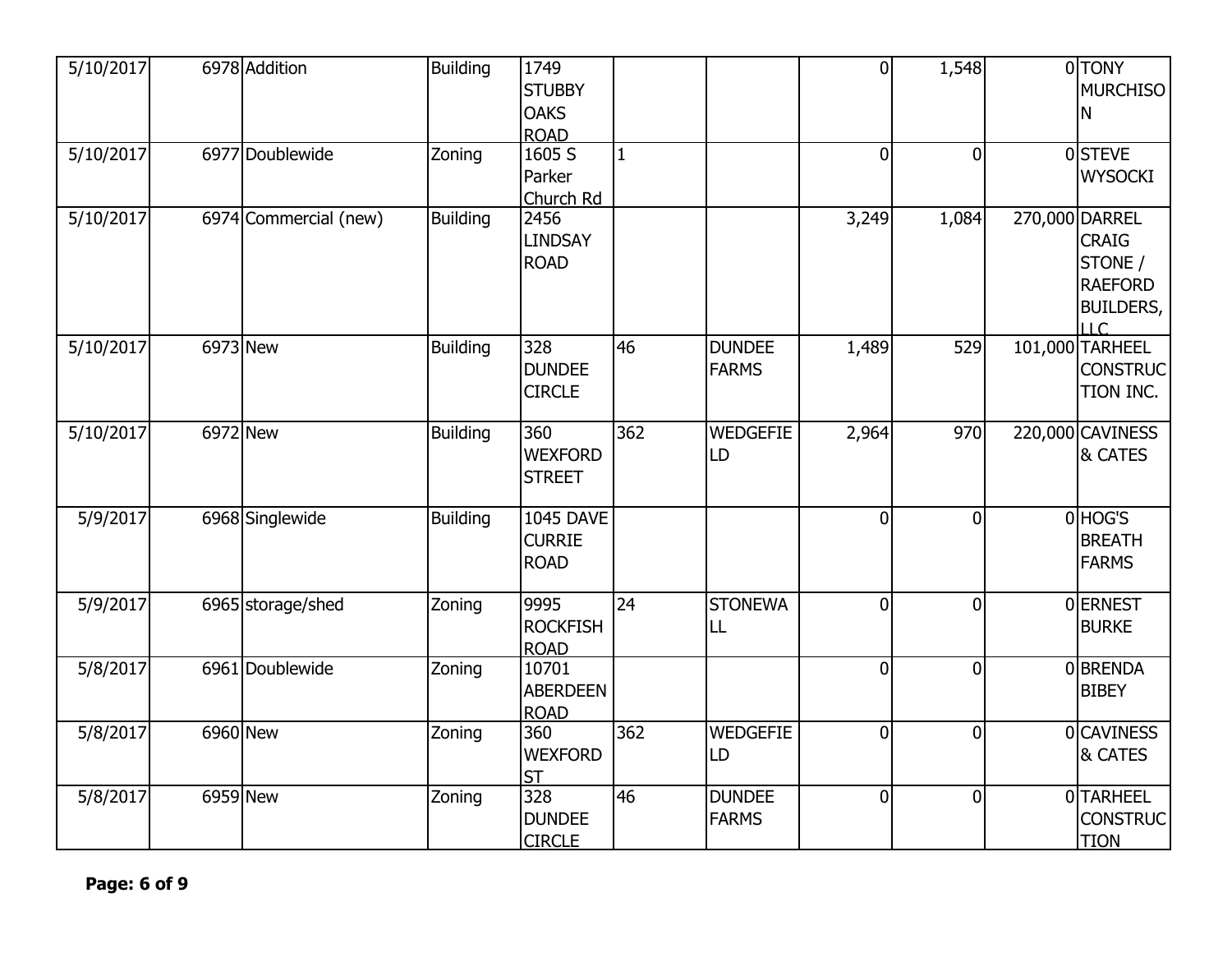| 5/8/2017 | 6958 Garage      | Zoning                    | <b>2259 BLUE</b><br><b>SPRINGS</b><br><b>ROAD</b>    |                 |                                    | $\overline{0}$ | $\overline{0}$ | 0 TWYLEAR<br><b>LOCKLEAR</b>                                             |
|----------|------------------|---------------------------|------------------------------------------------------|-----------------|------------------------------------|----------------|----------------|--------------------------------------------------------------------------|
| 5/8/2017 | 6954 Singlewide  | Storage<br>Permit<br>Only | 237<br><b>SCURLOCK</b><br><b>SCHOOL</b><br><b>RD</b> |                 |                                    | $\overline{0}$ | $\overline{0}$ | 0 LIZZETH<br><b>HERNADEZ</b><br><b>SANCHEZ</b>                           |
| 5/8/2017 | 6951 New         | <b>Building</b>           | 141<br><b>MASTERS</b><br><b>COURT</b>                | 45              | <b>THE</b><br><b>LEGENDS</b>       | 2,106          | 611            | 127,500 MCLEAN<br><b>CONTRACT</b><br>ING&<br><b>INVESTME</b><br>NTS, LLC |
| 5/5/2017 | 6950 Singlewide  | Zoning                    | 210<br><b>LOWERY</b><br><b>ROAD</b>                  |                 |                                    | $\overline{0}$ | $\mathbf 0$    | 0TERRY<br>PITTMAN<br><b>JR</b>                                           |
| 5/5/2017 | 6948 Garage      | <b>Building</b>           | 1560<br><b>HAIRE</b><br><b>ROAD</b>                  |                 |                                    | $\overline{0}$ | 1,440          | 19,920 JOSEPH<br><b>TYLER</b>                                            |
| 5/5/2017 | 6947 Renovations | <b>Building</b>           | 108<br><b>JEFFERSO</b><br>N DRIVE                    |                 | <b>COLONIAL</b><br><b>CHARTERS</b> | $\overline{0}$ | $\overline{0}$ | 10,579 MARILYN<br><b>SHAW</b>                                            |
| 5/4/2017 | 6944 Fence       | Zoning                    | 549 ROYAL 30<br><b>BIRKDALE</b><br><b>DR</b>         |                 | <b>TURNBERR</b><br>Y               | $\overline{0}$ | $\overline{0}$ | 0 CAVINESS<br>& CATES                                                    |
| 5/4/2017 | $6943$ Fence     | Zoning                    | 104<br><b>VILLAGE</b><br><b>LANE</b>                 | 117             | <b>WOODLAN</b><br>D                | $\overline{0}$ | 0              | 0 SCOTT<br><b>WILSON</b>                                                 |
| 5/4/2017 | 6934 New         | Zoning                    | <b>1208 DIAL</b><br><b>ROAD</b>                      | $\vert 4 \vert$ | <b>ARROWWO</b><br>OD               | $\overline{0}$ | $\overline{0}$ | 0 TIMOTHY<br><b>LOCKLEAR</b>                                             |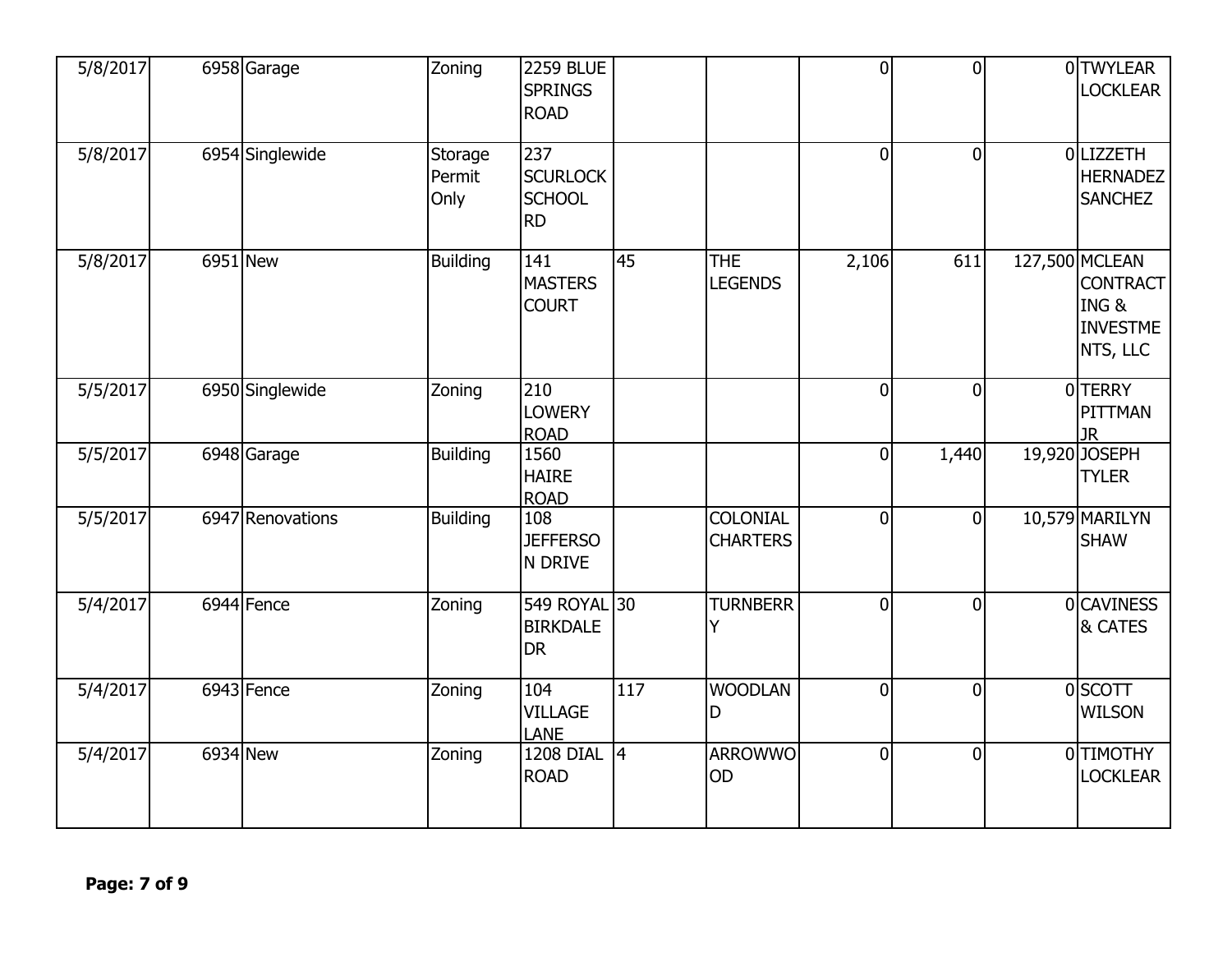| 5/4/2017           | 6932 New              | Swimming<br>Pool | 331<br><b>BOOTH</b><br><b>POND</b><br><b>ROAD</b>               | $\overline{38}$ | <b>STEEPLEC</b><br><b>HASE</b>         | $\overline{0}$ | $\overline{0}$ |             | 28,000 BRANT<br><b>NEWTON</b>                         |
|--------------------|-----------------------|------------------|-----------------------------------------------------------------|-----------------|----------------------------------------|----------------|----------------|-------------|-------------------------------------------------------|
| $\frac{5}{4}/2017$ | 6930 New              | Zoning           | 2456<br><b>LINDSAY</b><br><b>RD</b>                             |                 |                                        | $\overline{0}$ | $\overline{0}$ |             | 0 ROCKFISH<br><b>COUNTY</b><br><b>KIDS</b>            |
| 5/3/2017           | 6929 Garage           | <b>Building</b>  | 1432<br><b>NORTH</b><br><b>SHANNON</b><br><b>ROAD</b>           |                 |                                        | $\overline{0}$ | 864            |             | 11,000 NAMISHA<br><b>MCARN</b>                        |
| 5/3/2017           | 6923 Other            | Zoning           | 1555<br><b>STUDER</b><br><b>LANE</b>                            |                 |                                        | $\overline{0}$ | $\overline{0}$ |             | 0 KENNETH<br><b>STUDER</b>                            |
| 5/3/2017           | 6921 Commercial (new) | <b>Building</b>  | 226 CAMP<br><b>ROCKFISH</b><br><b>ROAD</b>                      |                 |                                        | 2,500          | $\overline{0}$ |             | 80,000 WHITEHEA<br>D<br><b>ENTERPRI</b><br><b>SES</b> |
| 5/3/2017           | 6920 New              | <b>Building</b>  | 378<br><b>STONEBRI</b><br><b>AR</b><br><b>AVENUE</b>            | $\mathbf{1}$    | <b>MIDLANDS</b><br>@<br><b>BEDFORD</b> | 2,333          | 1,256          | 116,650 GML | <b>DEVELOPM</b><br><b>ENT</b>                         |
| 5/3/2017           | $\overline{6919}$ New | <b>Building</b>  | 190<br><b>SHORELIN</b><br>E DRIVE                               | $\overline{2}$  | <b>MCLAUGHL</b><br><b>IN LAKES</b>     | 3,368          | 1,167          |             | 400,000 BOXWELL<br>INC.                               |
| 5/2/2017           | 6918 Doublewide       | <b>Building</b>  | 6871<br>PITTMAN<br><b>GROVE</b><br><b>CHURCH</b><br><b>ROAD</b> |                 |                                        | $\mathbf{0}$   | $\overline{0}$ |             | 0ERIKA<br><b>REYNA</b><br><b>ZARATE</b>               |
| 5/2/2017           | 6915 New              | Zoning           | 190<br><b>SHORELIN</b><br><b>EDR</b>                            | 2               | <b>MCLAUGHL</b><br><b>IN LAKES</b>     | 0              | $\overline{0}$ |             | 0DREW<br><b>BOXWELL</b>                               |